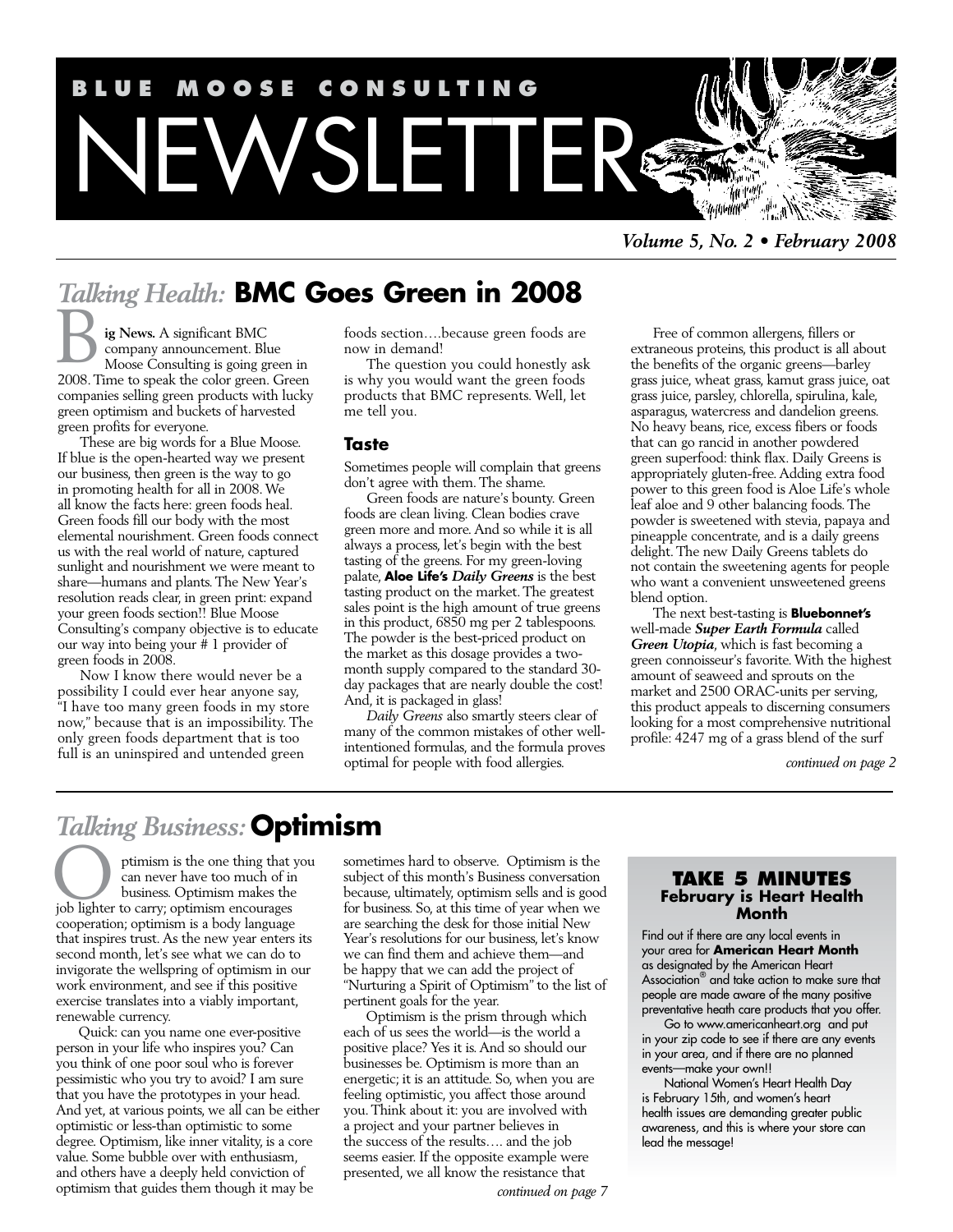# **BMC Goes Green in 2008**

*continued from page 1*

and turf of Green Kamut, Alfalfa, Barley Grass, Spirulina, Chlorella, Red Marine Algae, Kelp, Dulse, Fucus and Kombu; 1485 mg of fiber from food fruit and grain fibers; 372 mg of sprouts from Adzuki, Buckwheat, Daikon Radish, Fennel, Fenugreek, Kale, Mustard, Oat, Onion, Radish, Red Cabbage, Red Clover, and Soybean; and a well-proportioned phytonutrients blend (896 mg) that gives this unsweetened product its delicious flavor. You obviously have no product as complete as this, and your customers will appreciate that!! You of course will appreciate the fact that Bluebonnet is only found in health food stores. That is a blue+.

## **Quality**

The world of sea and fresh water vegetation continues to garner a great amount of interest for people looking for the world's best nourishment. There seems to be something intrinsic about plant nutrients grown in water, and BMC aims to make this crystal-clear to your customers in 2008. Learn this important health phrase: marine phytonutrients. Plants gain their nutritional energy from photosynthesis, and plants grown in a water medium seem to have a primordial dynamic that modern nutritional science is slowly taking a closer look at. What seems most important about this equation is the purity of the water, and so water-source is one important qualifier to judge exceptional marine plant nutrients.

Water is what makes all three of BMC's marine nutrient harvesters so superior, and we are fortunate to represent the best manufacturers in the world in three distinct and important green categories: spirulina, blue green algae and marine phytoplanktons. Every store needs to offer all three green food groups, and to be fluent in explaining their

### **Endcap Ideas Products for Heart Health Month and Valentine's Day**

Valentine's Day is a huge marketing boom., so work to make it natural! Take advantage of people's interest in love: remind them that health is the greatest gift they can share with their loved ones.

Endcap **Nordic Natural's** Heart Synergy; **Bluebonnet Nutrition's** Heart Antioxidant Formula and **Bluebonnet**  Herbals Hawthorn Extract Vcaps; **Himalaya USA's** Heart Care® and Stress Care® and the important heart herb Arjuna; **Herb Pharm's** Healthy Heart Tonic™, Hawthorn Blend, **Nutrex MD Formula Hawaii's** CardioAstin® and the ever-loving **Herb Pharm's** Breath Tonic™, the first certifiedorganic breath tonic……And place these next to your **Nordic Naturals** Omega-3s and voilá, a heart-health endcap!

differences. In 2008, BMC will focus with you on these green food developments so that every consumer will understand the options and hopefully adopt a food rotation that benefits from as many green foods as possible.

**Nutrex** is the retail division of spirulina and astaxanthin manufacturer Cyanotech, a world leader in microalgae technology. One of the world's largest growers of spirulina, Nutrex makes a unique breed of spirulina called *Spirulina Pacifica*—as each variety is unique to its growing conditions. The unique conditions that contribute to the superior nutrient profile of Nutrex's green foods include: the pristine growing conditions on Hawaii's Kona coast; decades of cultivation—Nutrex's cultures represent the oldest continuously cultivated and harvested Spirulina in the world; the deep pure ocean water (an amazing pipeline from 2000 ft deep) combined with pure fresh water from Hawaiian aquifers; and their patented and proprietary Ocean Chill Drying System™. Not all spirulina is

similar and Nutrex produces the most



nutritious, purest spirulina on earth.

Nutrex Spirulina has long been one of my favorite vegetarian foods, with higher amounts of protein, carotenoids and B12 than its competitors

**Ancient Sun** is unequivocally the best manufacturer of a specific type of fresh water algae that we know in our industry as blue-green algae. Blue-green algae has a unique array of nutrients that make it the eclectic's choice microalgae. Blue-green algae is a wild algae unique to spring-fed Klamath Lake in Oregon (northern Klamath Lake is fed by Crater Lake, one of the deepest and purest lakes in the world), and is distinct from Spirulina in several distinct ways. The species, *Aphanizomenon flosaquae*, is indeed indigenous to a few rare places on earth, has an amazing array of antioxidants and carotenoids, and contains the unique *phytochemicals* Phycocyanin and Phenylethylamine (PEA), which show great promise for immune health, and brain and nervous system health (and depression) and inflammation respectively. Looking at Ancient Sun's blue green algae harvest and seeing the radiant color spectrum still present in the finished product will visually prove to

### **Marine Phytonutrient Products:**

www.nutrex-hawaii.com www.cyanotech.com/spirulina.html www.ancientsuninc.com www.wildbar.info www.umac-core.com/21.html

**Cyanotech** was the first microalgae company in the world to obtain ISO 9001:2000. All Cyanotech products are pesticide and herbicide free, and do not contain any genetically modified organisms (GMOs).

anyone the spectacular and beautiful array of easily-absorbed nutrients that this algae possesses.

Again, not all Klamath Lake algae is the same. Ancient Sun uses a proprietary

indirect-light drying technology that gently removes moisture while maintaining the maximum integrity of the natural material. Ancient Sun bluegreen algae is never frozen. Every store should carry both spirulina and blue-green algae to provide the specific characteristics of these two unique and vital vegetarian food sources and Nutrex and Ancient Sun are the best in the world!

Blue-green algaes are traced back over 2000 million years in our earth's development, and their

nutritional values are highly regarded. Yet, Marine phytoplankton may actually be an earlier earth food plant. Phytoplankton, ocean plants, are responsible for roughly half of the oxygen production in the Earth's atmosphere created by plant life, and 50% of the carbon consumption. Phytoplankton are eaten by krill and by all sea animals and are literally the base of the oceans' food chain. Phytoplankton translates into "wandering plants": they are the most abundant life form in the ocean. So microscopic, they cannot be identified by the naked eye; so elemental, they are the perfect food for cellular nourishment.

And yet marine phytoplankton, found only in the ocean, has been unavailable to the human population until now! Thanks to a breakthrough by a Marine Biologist, Tom Harper, wild marine phytoplankton are now available in supplement form by **UMAC-Core**™ *Marine Phyoplankton* This product is both revolutionary and unique: to make these plant cell walls digestible by the human body was an achievement, but to have a supply from such an exquisite water source makes UMAC-Core's marine phytoplankton one of the most exciting new food nutrients on the planet.

*continued on page 6*

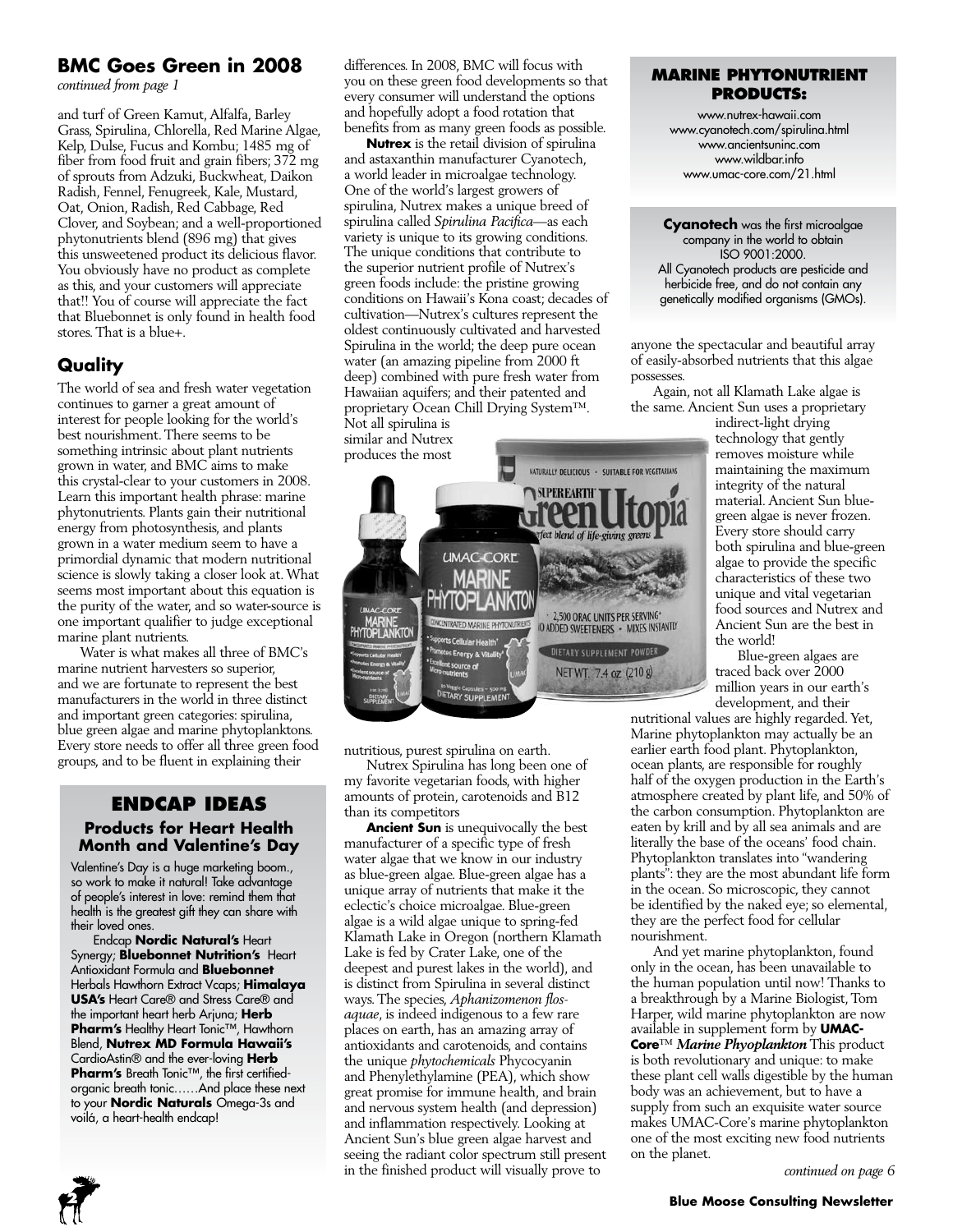

# **February Sales 20% off**

**Breath Tonic**™ 12-Pack Counter Display Sugar-free blend of certified organic herbs for fresh breath and a clean mouth.

**Pharma Maca**® liquid extract Promotes healthy sexual appetite, function & fertility\*

**Female Libido Tonic**™ Promotes healthy libido in women.\* (dried Muira Puama stem with bark, dried Shatavari root, dried Chinese Ginseng root, dried Ginger rhizome, dried Cinnamon bark)

*Promo applies to 1 or 4 ounce sizes. Minimum of 3 each. Good through Feb. 29th*

\*This statement has not been evaluated by the FDA. This product is not intended to diagnose, treat, cure or prevent any disease.

### **This is the time of year for "Immune Attack" Consult the** *Pharmer's Alamanac* **(Fall 2007) and provide help now:**

Echinacea root, Spilanthes flowering herb with root, Fresh Wild Indigo root, Dried Myrrh oleo-gum-resin ("tears")



Pure and Great Tasting Omega Oils

# **America's best-selling Omega-3 Fish Oil Wants to increase your store's business**

Only Nordic Naturals partners with their stores for creative and relevant marketing. From credible and exciting sales materials to consistent Co-op support, Nordic Naturals should be your # 1 choice when creating any sales driven marketing program.

### *Staff Trainings and Exciting New Information*

Stuart Tomc, from The Nordic Naturals Education Department is announcing the next, *very new*, recorded and live trainings on **fish oil and pregnancy**. They will take place Tuesday February 5th and Wednesday February 6th. These tools are powerful ways to educate our customers while increasing your sales. Ask your BMC rep for information on how to participate, and stay informed with the latest updated information!

**Announcing** Nordic Naturals recently introduced their latest series of 2008 bag stuffers. With topics ranging from Women's Health, Men's Health—timely Heart Health for February—Pregnancy Prenatal DHA, Green Nordic, Pet Health and more…… these innovative marketing tools should propel your Omega-3 fish oil sales to even greater heights in 2008. Make smart sales plans now with your BMC rep!

Not represented by BMC in NJ, SC and parts of PA Note that the Note of Not represented by BMC in NC, SC, WV



## **Get Into your Jeans through your Genes**

Helping your customers get into their favorite jeans has just gotten a little easier. Bluebonnet Nutrition is proud to introduce the first in a new series of responsible, science-based weight management products. The first in the **Trimology**™ The Science of Slimming line, the new Licorice Flavonoid Oil is cutting-edge science, safe and effective. As we enter the 2008 weight-loss season, offer your customers something that will make them smile with satisfaction.

## **Trimology™ Promotion Through March 14, 2008**

Order Bluebonnet Trimology™ Licorice Flavonoid Oil Vegetarian Softgels in the following quantities\* and get:

### **BIG savings!**

**18% OFF on 12 units 20% OFF on 40 units 22% OFF on 72 units 25% OFF on 144 units** 

Wholesale - \$24.98. Retail \$49.95 {# 1000} *\* This promotion cannot be combined with any other promotional discount.*

*As Blue Moose Consulting Goes Green in 2008:* **Super Earth Green Utopia** (a unique greens powdered formula with unrivaled antioxidant protection—high in seaweeds, sprouts and a delicious taste)

Not represented by BMC in NJ Not represented by BMC in NJ, SC

# NEWTON homeopathics

Always safe, always effective.

*What I would want stocked in my home in January-February??* **Newton Homeopathic Flu (#5) and Fever-Infections (#4)** Just in case………

**February Promotional Sales 20% off min 6/sku**

> Bug Bites (N038) Hay Fever (N007) Poison Ivy (N028) Pollen and Weeds (N055) Itch Stopper, Spray (N211) Skin Relief, Pet (P015) Teething & Colic, Kid (F026)

*Winter Display:* **18 unit counter display** *Contains the following 6 items: 3 of each*

Detoxifier (N001) Cold Sinus (N003)

Cough-Asthma (N002) Fever-Infection (N004) Flu (N005)

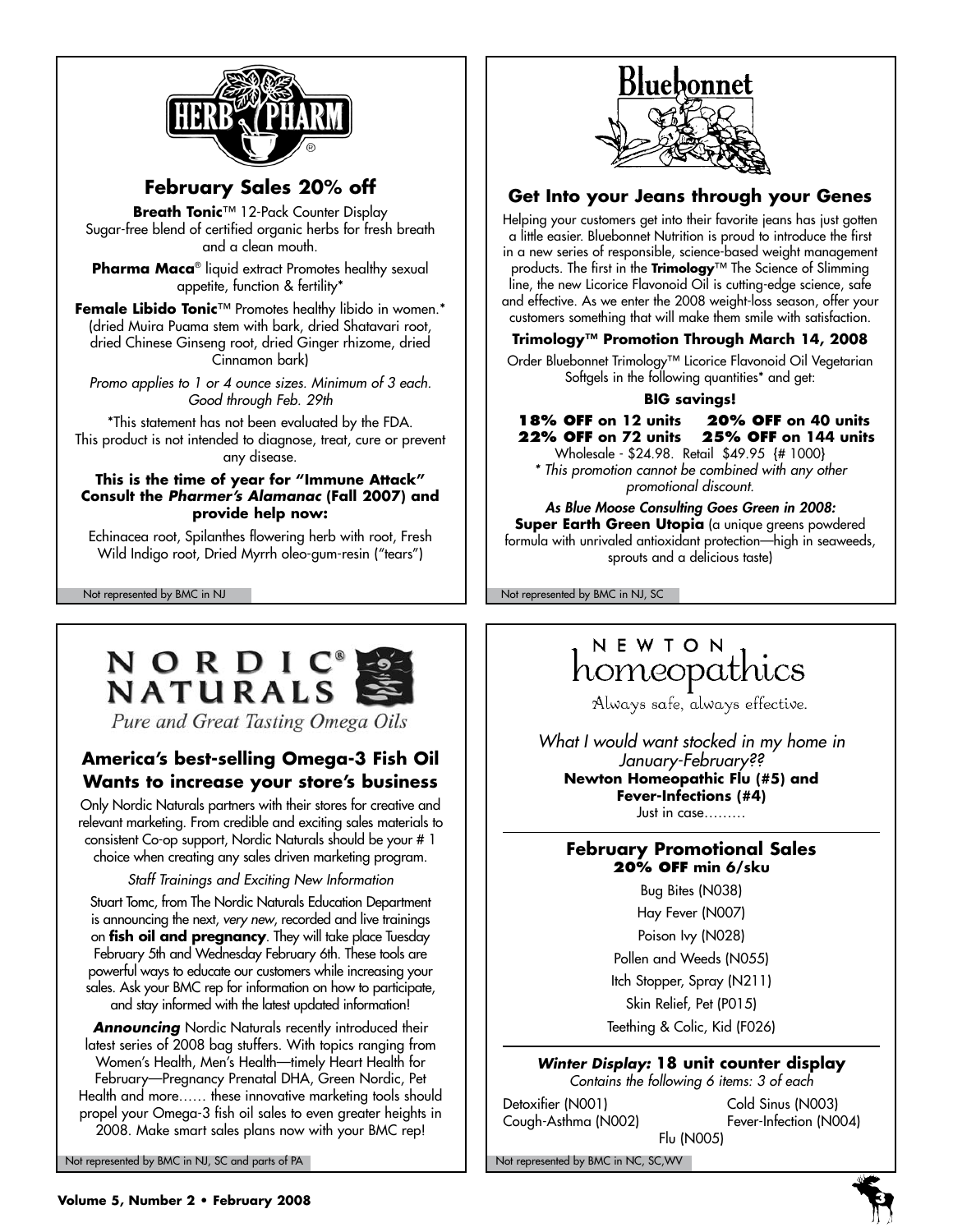

*The Essence of Well-Being®*

## **Single note essential oils**

200 in sizes ranging from 10 ml to 16 oz, always in stock •

All are GCMS-tested in our own state of the art quality control department

## **Essential Oil Blends**

Aromatherapist Ralf Moller is known for his perfect blends

• Precious & Rare essential Oils

• Quality extraction of the world's most sought-after healing essence

• Certified Organic Essential Oils

• The market has evolved. Advertise your selection for new sales.

*Essential oils are liquid sun energy*



Ancient Sun Nutrition, Inc. *InnovativeWhole Food Nutrition Solutions*

## **Primordial Food**

Wild, nutrient dense green foods. While ardent seekers of optimal health may crave blue green algae, people with a variety of health issues should be advised to consider this food. Blue-green algae is a source of a nutrient, PEA, that is not found in too many other foods, raw cacao is another. That is why Blue Green Algae is such a natural daily supplement, and Wild Bars are gaining so much steam as the perfect nutrient dense treat.

*Problems filling your gluten-free section with snacks that are clean?* Gluten-free diets need health ingredients and glutenfree palates crave tasty foods. *Provide both with Wild Bars*

#### **As Blue Moose Consulting Goes Green in 2008:**

Blue Green Algae. Perfect food with trustworthy manufacturing integrity. Ancient Sun does Organic Wild Blue Green Algae foods best!

*Coming soon…* new, improved Blue Manna™, a concentrated water-soluble extract from Blue Green Algae



*The Perfect Travel Companion?* **Sovereign Silver**

Winter getaway? Business Travel? The car or public transportation from home to work—and back? Sovereign Silver is the perfect travel companion for regular use throughout the day, as you are exposed to confined spaces, and potential contact with many viral and bacterial assaults.

Spray it on. Silver hydrosol is safe for use in the eyes, nose, ears and mouth, and it is even safe for infants and children. A layer of Sovereign Silver on the mucous membranes is the safest and best protection against the broadest range of unwanted visitors. Whether it be nasal spray or the versatile fine mist spray or the traditional liquid dropper—Sovereign Silver is the best carry-along to help people get home safely.

Not represented by BMC in NC, SC, NJ, eastern PA Stock Sovereign Silver by the counter, and endcap this month—reminding people of the usage, safety and versatility of this world-class product.



# *A Probiotics Soap*

### **Dr Ohhira's Kampuku Soap is important to have on Hand.**

Today's health concerns necessitate topical probiotics for many conditions.

*A Beauty soap with tremendous added benefit.*

# **World Famous**

Dr. Ohhira's probiotics (traded as OMX, Dr. Ohhira's Probiotics 12 PLUS, etc.) are sold worldwide. They have been on the market since the mid-1980's, and are sold in Japan and most of Asia, Europe, Africa, North, Central and South America. They have recently been introduced into China.



# **Get Ready cause Hair is coming back this Spring**

*As winter hats get discarded, everyone wants to look their finest.*

Offer the best hair care tools on the market, at a price that will satisfy every pocket and pocketbook. Hair Doc for the best for hair. Don't miss out on this growing market cause hair is here to stay!

Not represented by BMC in NC, NJ, PA



What other Hair Color line will offer you a demo program to explain the products and stimulate sales?

Surya's hennas and semi-permanent hair colorings are the cleanest in America and we want to tell your customers about that.

Stock these wonderful products, and we shall help you gain that new market share. People are coloring their hair everywhere, and you might as well have them buying the most natural products from you.

Ask your BMC rep what it would take for Surya to sponsor a demo in your store.

Great product. Real Support. You could hardly ask for more.

# **Surya Brasil**

10 Natural Henna powders

15 Surya Henna Cream semi-permanent hair colors

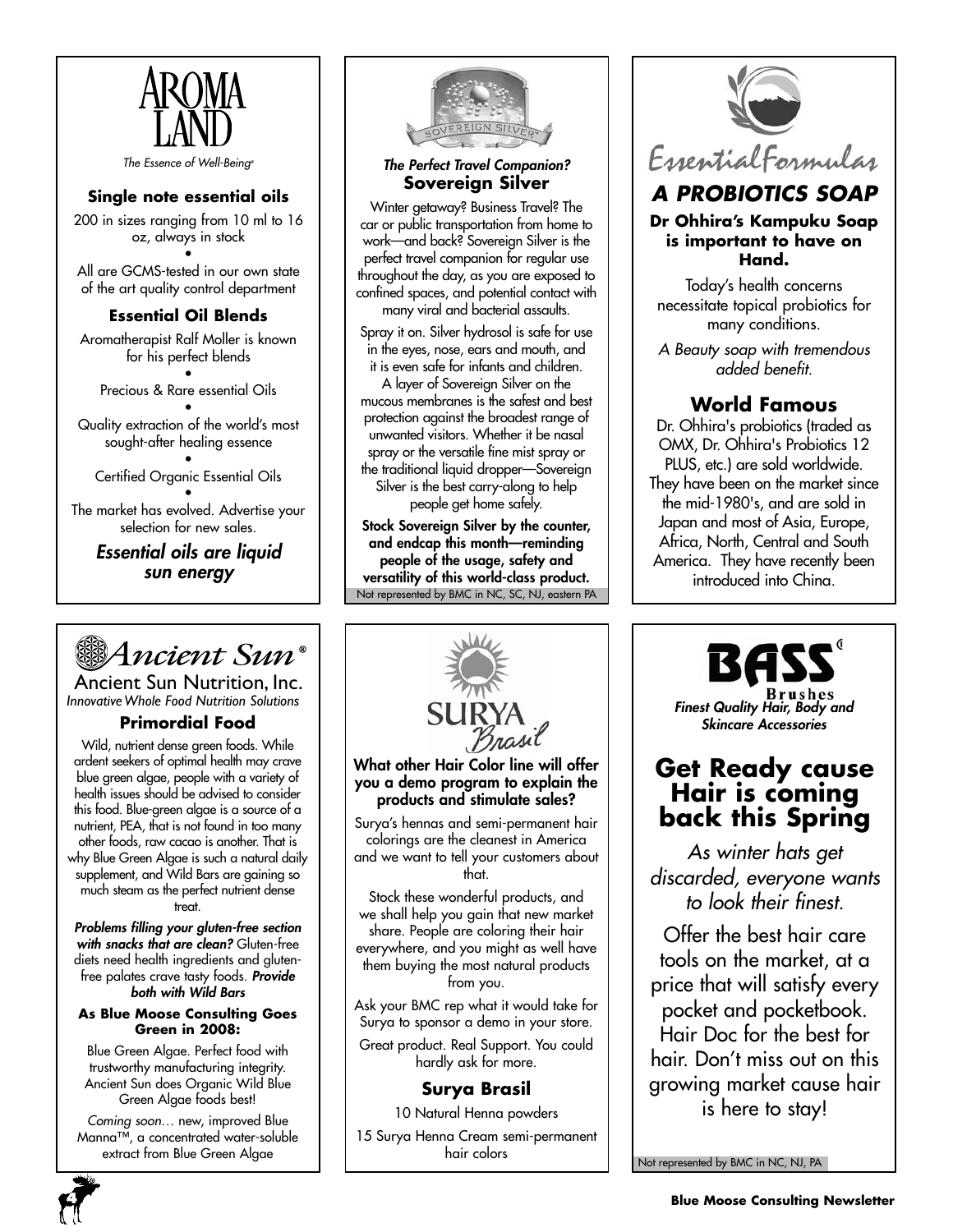

HERBAL HEALTHCARE *February Promo* **"Heart Health Month"** HeartCare • Garlic • LiverCare Guggul • Arjuna • Turmeric

VigorCare for Men VigorCare for Women

**Discount Structure Buy 15** receive

**7% off** Formulations **3% off** Pure Herbs **Buy 25** receive

**15% off** Formulations **5% off** Pure Herbs

**Buy 50** receive **25% off** Formulations **10% off** Pure Herbs

**Buy 100** receive **30% off** Formulations **17% off** Pure Herbs

**Buy 250** receive **32% off** Formulations **20% off** Pure Herbs

### *Hot Sale Product* **Soliga Forest Honey**

WHSL \$5.59/SRP \$7.99 Receive discounts by purchasing by the 24-unit case.

Not represented by BMC in PA, NJ 1 case  $= 5\%$  per bottle 2 or 3 cases =  $10\%$  per bottle 4 or more cases =15% per bottle



## *Immune Protection* Think **Beta glucans** *Beta glucans* Think **Life Source Basics**

…..Cause there are times when inferior substitutes are counterproductive.

Life Source Basics has the science, they lead with the science and they offer a purified and tested beta glucan product. When the body needs action, Life Source Basics can provide all the help it needs.

Dosage sizes to meet all ages, weights and situations.

for adults: 75 mg, 125 mg, 250 mg, 500 mg for children: chewable 50 mg



**Health Education & Health Products** 

## **KICK UP IMMUNITY with ALOE!!**

Research has confirmed that quality Aloe Vera containing the larger chains of polysaccharide sugars 50-100,000 Dalton as found in Aloe Life tablets and juices—do stimulate macrophage activity for tumor reduction—along with fighting off viruses.

More and more, parents are giving their KIDS Aloe during Winter and taking it themselves as well—to guard against colds. Put Aloe Life products in your 'Immune' sections for winter today! An ounce of prevention is worth a pound of cure!

**Winter Skin Needs Aloe Life** Face & Body Lotion Aloe Healing Skin Gel

*As Blue Moose Consulting Goes Green in 2008:*

Healthy & Slim Daily Greens powder, tablets and single-serving packets

Not represented by BMC in SC

# **MushroomScience**®

## **From Cancer to Asthma and Allergies**

Medicinal Mushrooms show a scientific promise that needs to be acknowledged.

Are you overlooking some of the most documented research in the field of food medicine? It is time that you did your homework on Medicinal Mushrooms, And your homework will show you…..

Mushroom Science offers the most scientifically accurate and beneficial mushrooms on the market today.

Hot water extracts with guaranteed levels of the active ingredients on every label. *Yes, this is what all the research is about.*

Stock the full line of Mushroom Science mushrooms, and learn to use them today.

*Ask your BMC rep about opening order discounts*



# the grand cru of teas

Made of the tender pickings from the new leaves in spring, First Flush Darjeeling is a prized and precious tea. Its unique, delicious flavour is bright, zesty and full of vitality. Try some today.

*DIRECT ORDERS ONLY.*

www.hampsteadtea.com

# **PERFECT® ORGANICS**

# *Love is in the Air*

The best time of the year for the Mandarin Rose Coconut line of products from Perfect Organics. Provide perfect gifts for lovers… they will be looking

# **The Mandarin Rose Coconut Line**

*Organic Roses, for the sweetheart* **10% off mix and match, mimimum 6**

> *• Body Glow* an organic head to toe moisturizing balm

*• Bath Therapy* the perfect bath with organic oils and organic rose petals



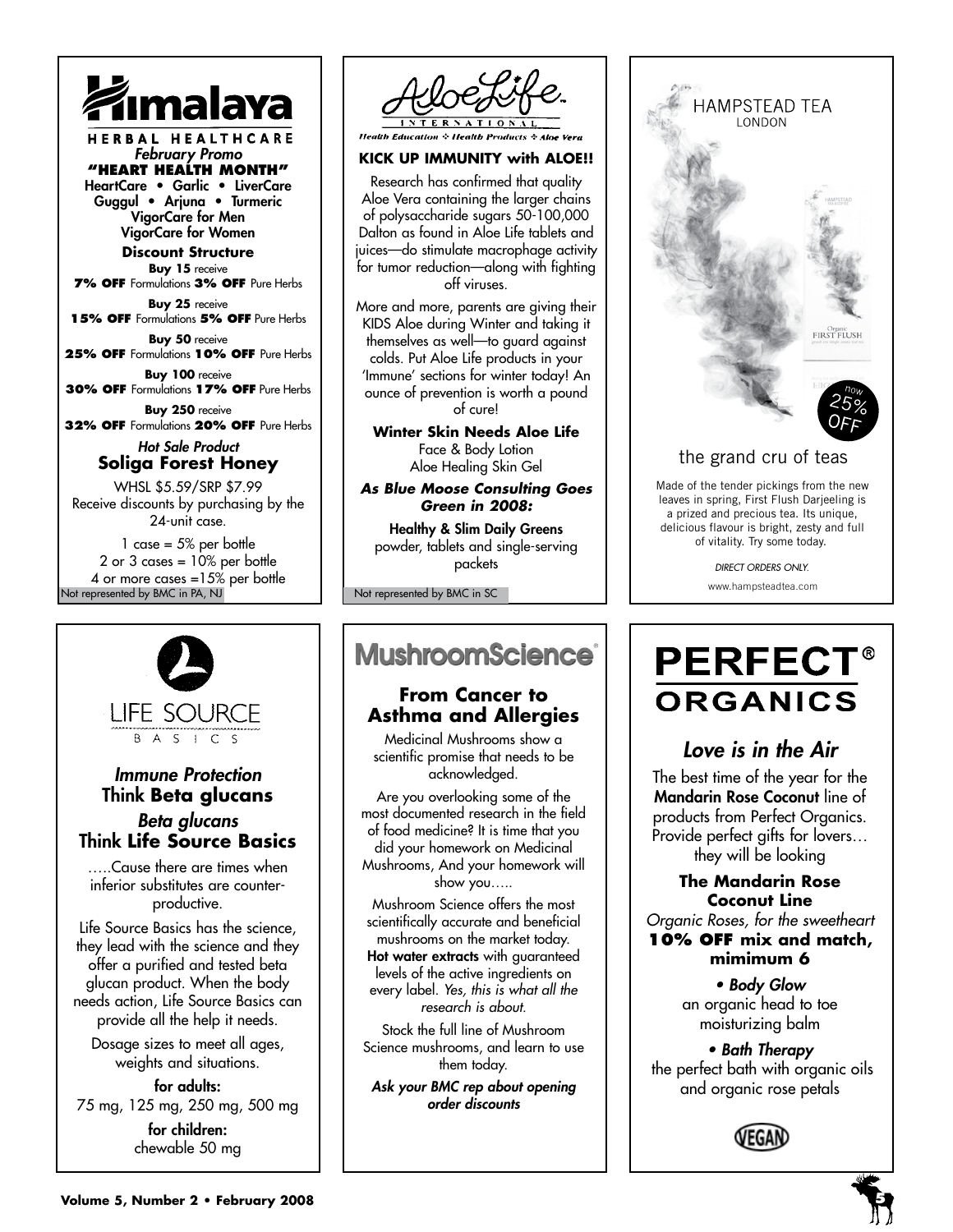# **BMC Goes Green in 2008**

*continued from page 2*

As with all marine plant life, water quality is important, and UMAC-Core harvests its phytoplankton from a pristine water environment unlike any in the world off the coast of western Canada, where ocean water and fresh water merge in a "cauldron of life" ecosystem. A pipe extends out into the ocean and brings in a potpourri of over 200 different phytoplankton (unique to this region) which are tested for the absence of toxins, then naturally simulated into a spring algal bloom until peak nutrient density is reached. The operation is environmentally green and actually flushes more phytoplankton back into the ocean than it takes out.

The scientific achievement is that this is accomplished with fresh ocean waters, where every batch of phytoplankton is wild and as unique in composition as a fine wine. All other competitors grow isolated plankton in artificial environments for fish farm feed.

Factor in the unique harvest site and water source, and you have a product of human ingenuity that is as rare and unique and vital as Ancient Sun's Klamath Lake blue green algae and Nutrex's *Spirulina Pacifica*. The research on UMAC Core's Unique Marine Algae Concentrate is ongoing, promising and far-reaching. The applications for this product seem unlimited, and it is as natural and logical as any food we eat:



*Including:* Astaxanthin. This Year's Super Nutrient. Watch astaxanthin rise to the top of the antioxidant pyramid in 2008. It is the most powerful free radical-antioxidant carotenoid known to man – approximately 500 times more powerful than Vitamin E.

*As Blue Moose Consulting Goes Green*  in 2008: Expand your green foods section to highlight the world's best spirulina.

The **WILDBAR** is a 100% raw, organic, Kosher, non-GMO, whole food "meal in a bar" that combines raw cacao with a proprietary 1,700 mg blend of Ancient Sun's fresh-dried wild blue-green algae and wild blue-green algae extract, as well as with selected superfoods, herbs and spices: nutrient dense and gluten-free.

remember that the composition of human plasma is very similar to that of seawater. UMAC-Core is core nutrition!

Green foods are basic human nutrition. Chlorophyll and other as yet unexplored phytonutrients from plants provide many nutrients that cannot be manufactured by the human body. Sea plants are the only vegetarian source of B-12 for cell health. Sea vegetables are an excellent source of minerals and trace minerals, and have demonstrated an excellent propensity to bind to heavy metals and other chemical pollutants.

Adding a rotation of these three fine water-grown green plants to a daily dose of the plant grasses will provide amazing detoxifying, nourishing and alkalizing effects on the body—and we all know how necessary these benefits are and how hard they are to achieve through the typical American diet today. Which is best? They are all important to have on your shelves to guarantee you have something for everyone. Quality, taste, and price—these greens



Juvo—40 gm packets are whole food by the register

Not represented by BMC in Eastern PA, NJ

compare with anything else on the market and BMC will work to help you grow your green foods section from today forward.

An exciting world of green, is it not?? As I said, BMC represents the best that there is—and we aim to make that point clear to your customers in 2008. It is our mission. Join us on this green quest. There cannot be too much green, in the environment or in our bodies. And, for dessert, we have the delicious and nutritious *Wild Bars* by **Ancient Sun**, loaded with 1700 mg of bluegreen algae goodness and delicious 100% raw cacao.

Our goal is to get humanity to love to eat more green foods. The options are exceptional and the time is now! *Good luck for a Green 2008!* ❂

## **In the News**

Himalaya Herbal Healthcare began the new year with the launch of a newly expanded interactive website at **www.himalayausa. com.** The site includes a greater level of scientific detail on product and ingredient information on Himalaya's 27 formulas, 29 Pure Herb singles, and 3 specialty products. There is also a new, consumer-interactive herb finder, a "Product of the Month" section, and an interactive "Ask Dr. Grace" **E**eature, where visitors can discuss health topics with Himalaya's on-staff herbal advisor Grace Ormstein, MD, CTN.

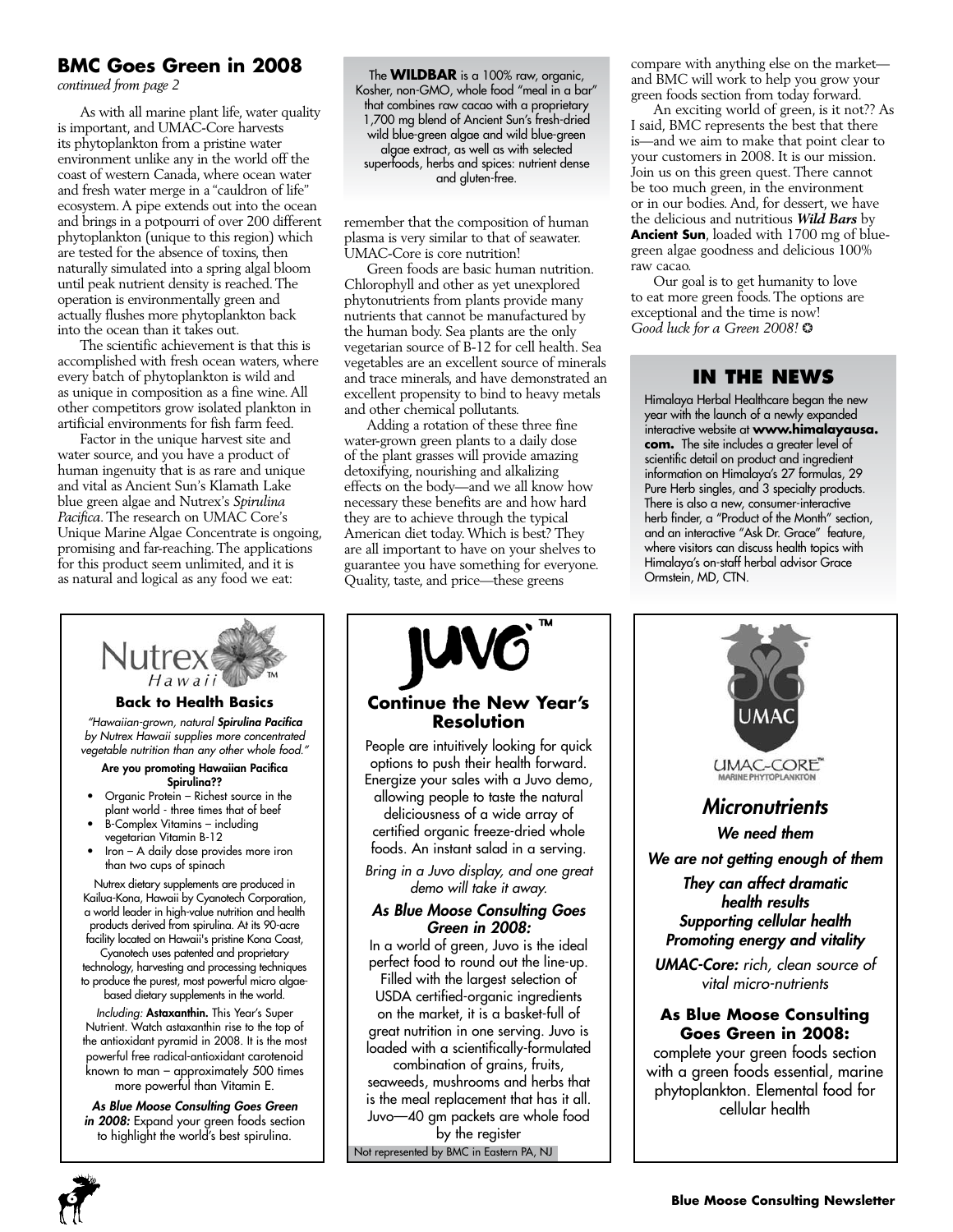# **Optimism**

must be overcome when working with a pessimist. That being said: if a customer approaches a staff member who has an optimistic disposition, they will feel trust and the promise of the potential. If a customer approaches an employee who is tight with their own pessimisms or negative cynicisms, that person needing support will feel the hindrance of that resistance. So, each day we have to examine our day's attitude and make positively sure that we have adjusted our mindset to be positive and inviting the whole workday long. That is why God made lunchbreaks—for renewal.

What most of us don't realize is that in an organization, optimism is a trickle-down commodity. The team feeds off the optimism of the leadership. If there is a can-do attitude, it is embraced and believed by the majority in the short and long-term. So where is the message of optimism in your daily performance? Do you vocally pronounce the positive intent of your store? Do you consciously plant the seeds of optimism about the shared tasks and achievements of each job? Do you try to weed out pessimism in your workplace and nurture new sentiments of "betterment" and "the best possible" with the most curmudgeonly of your business contemporaries? And if your wellspring of optimism isn't bubbling over, if your glass isn't visibly half-full or more—then you need to realize that this will have repercussions on your workplace. Insidious negativity is an ugly trap to fall into, and it can happen in a short period of time if you are not consistently eliciting the message of positivism.

So start with yourself. Acknowledge that you work hard, and that you sometimes need rest to regenerate. Find that steadying center ground and move forward: it is easy once you focus on it! Then observe your work performance, your patterns, and create goals. Next, examine the workplace around you—is the glass half empty or half full at the moment? Be positive that it can become better, and then determine

# *continued from page 1* **In the News Nordic Naturals Announces "Golden Cod Experience" Contest**

**Winners!** *Watsonville, CA (January 7)* Nordic Naturals announced the lucky winners of the 2007 Golden Cod

- Experience, a special opportunity for natural product retailers. Congratulations go to these five retail store winners!
- 
- Good Nutrition in Duluth, Georgia Coborn's Natural Foods in Sartell, Minnesota<br>• Nature's General Store in Bend, Oregon
	- Nature's General Store in Bend, Oregon
- Fabulous Foods in Crozet, Virginia **Prize Details**

A representative from these five retail stores along with a guest will be flown to Nordic Naturals' California headquarters where they will stay at the Sea Cliff Inn for 3 nights, tour the Monterey Bay Aquarium & Research Inst., have a winners banquet and a VIP tour of Nordic Naturals' California headquarters + an educational summit with Dr. Douglas MacKay, Research Advisor for Nordic Naturals and Stuart Tomc, national educator.

how to make that happen. It may require surreptitious readjustments, like those of a wise chiropractor or acupuncturist; or, it may require well thought-out staff meetings, discussions and goal-setting. Beware that sometimes it is better to prepare the foundations for change before attempting to change staff dispositions en masse—but let's be optimistic. Remember that optimism leads to better employee cooperation, so the results should always be betterment!

Where this most matters is in the image that your store presents. If the atmosphere resonates with a simmering joy when people arrive, then the resulting aesthetic will influence and impact the buyers positively. If the air is filled with a high spirit of optimism, the environment is conducive to trust and healing. So much of this can be controlled by the attitudes of the people who inhabit the store daily- you and your staff.

It can be argued that optimism has its limits, and this confers nicely with the concept of balance. When running a business, one must always temper optimism with cold analysis. These two skills can both be developed as strengths together—but since we are an industry of inherent optimists in general—it is wise to remind oneself that optimism cannot override the bottom-line of the balance sheet. A good business-person

# **"We Are health food people"**

### **Bill Robbs, VP Sales and Marketing, UMAC-Core**



Bill Robbs sees great promise for the whole foods phytoplanktons in the field of natural health. Simply stated, he says, "UMAC-Core is good for earth, good for you." Born in Southern California, Bill has spent his whole life in sports and nutrition, graduating from the University of Utah with a BS in Exercise and Sports Science. He has played professional sports—baseball in the San Diego Padres organization—and been involved in many community projects related to nutrition, fitness, coaching and training. He is also an ACSM Health/Fitness Instructor. Bill joins UMAC-Core after 10 years of work with Weider Nutrition International and Natrol.

UMAC-Core is the most unique source of wild harvested whole food marine phytoplankton in the world. He believes the company can make a difference through nutrition to all living creatures.

stays afloat with the attitude of optimism, but balances the ledgers carefully with the cunning of a capitalist. These do not have to be diametric opposites: they are both deemed essential for a prospering business that is fun to be around.

Finally, if you have mastered the spirit of positivism within your store, then you should find ways to send that message out into the streets. From the words of encouragement to the person who shares their health concerns in the aisles of the store to the note of friendliness and thanks when you hand the consumer their receipt or wish them a 'goodday' when they leave the store, you must

*continued on page 8*

# **News on the Natural Products Association**

The Natural Products Association East has updated their website. Check it out. **www.npaeast.org**

## *Plan Ahead*  **NPA East Education Day**

You are invited to the NPA East's Fourth Annual Education Day, **April 7**, from 2:00–5:30 PM at Jurys Hotel in Wash., D.C. Register early. Contact Paul Kushner, NPA East's Exec. Dir., by e-mailing **pkushner@ comcast.net** or call Paul at 856-985-5446. Employing a round-table format, we have tentatively selected three topics: *Effectively Marketing Your Store; Customer Service & Training*; and *Developing the Optimum Store Business Model*. Participate, share and learn

#### **11th Annual Natural Products Day Tuesday April 8, 2008**

A day of education and advocacy. Natural Products Day is an annual lobbying event to build the industry's base of support through personal meetings with members of Congress. There is no cost and all your meetings are prearranged for you. Register at **www. naturalproductsassoc.org**